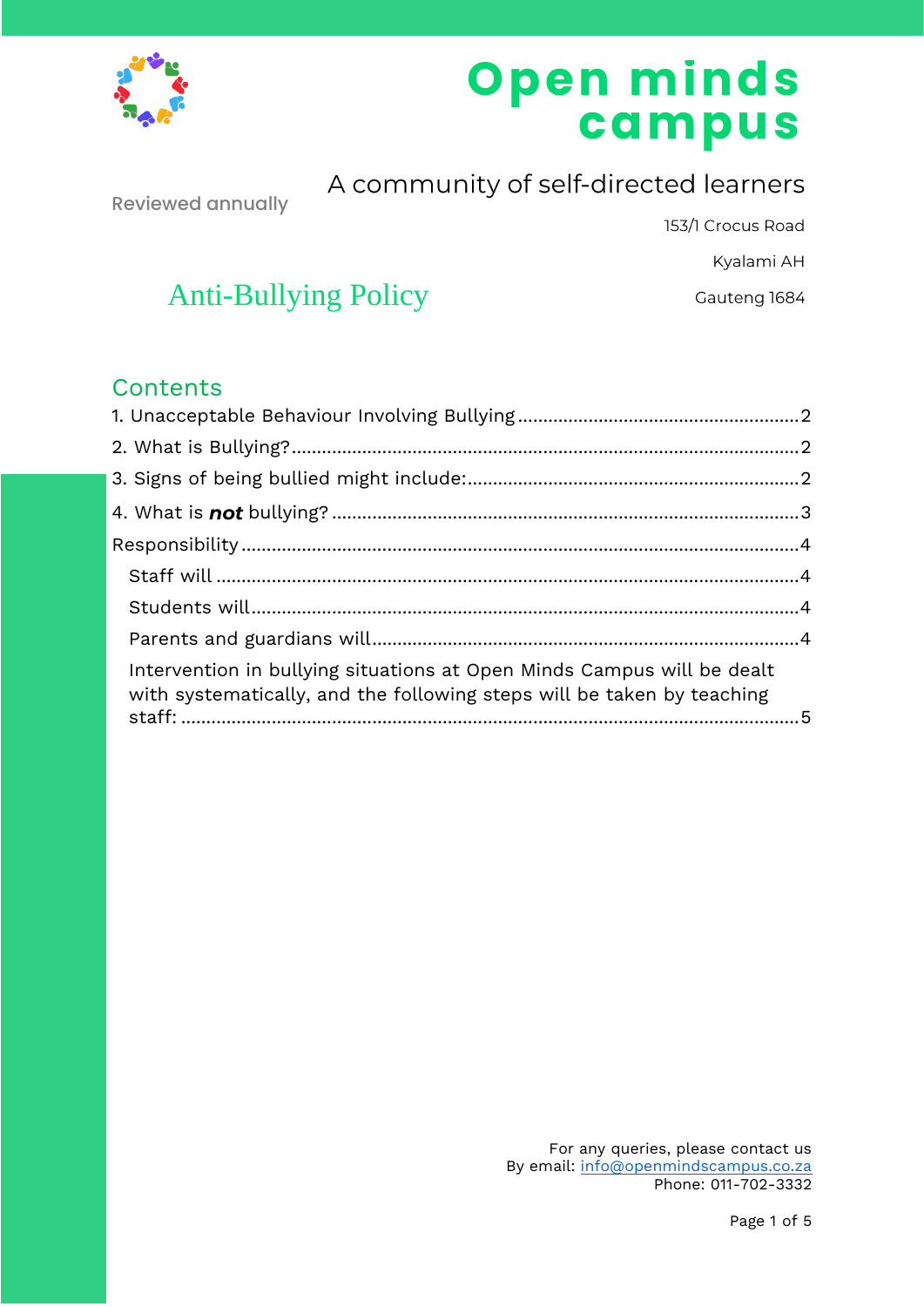## <span id="page-1-0"></span>1. Unacceptable Behaviour Involving Bullying

Open Minds Campus does not tolerate bullying in any form, and all school community members are committed to promoting a safe, caring environment. No one has the right to hurt others through any form of bullying. Staff, students, and parents will work together to address bullying.

## <span id="page-1-1"></span>2. What is Bullying?

The term "bullying" applies to a whole range of behaviours, from verbal disagreements to physical altercations. However, the term "bullying" has a specific meaning: **the use of strength or power to frighten or hurt weaker people** [from Oxford Advanced Learner's Dictionary]. Bullying can also be defined as **repeated** and **systematic harassment** and/or 'violation' of others.

Individuals or groups can perpetuate bullying.

Bullying takes many forms and can include many different repeated behaviours such as:

- Physical: any form of physical violence towards another, including pushing, kicking, hitting, pinching as well as damaging property or the belongings of others;
- Verbal: name-calling, sarcasm, persistent teasing, and put-downs;
- Social: a more indirect form of bullying which includes social exclusion, spreading rumours, playing nasty jokes to embarrass and humiliate, damaging someone's social reputation or social acceptance;
- Cyber: bullying using digital technologies and online platforms, including the sending of abusive or hurtful text messages, posting images or videos online of others without their express consent, engaging in online dishonesty such as catfishing and hacking into other people's social media accounts.

Bullying can be particularly hurtful and harmful when it takes on a sexual or prejudicial nature. Sexual bullying is any form having a sexual nature to it, including unwanted physical contact, comments, requests, or namecalling of a sexual nature, or sexual propositioning.

Prejudicial bullying is when a student becomes the target of any bullying because of specific personal characteristics. This includes racist bullying, which targets someone based on their race, ethnicity, or nationality, and homophobic bullying, which targets someone based on their sexual orientation or gender identity.

# <span id="page-1-2"></span>3. Signs of being bullied might include:

• unwillingness to come to school.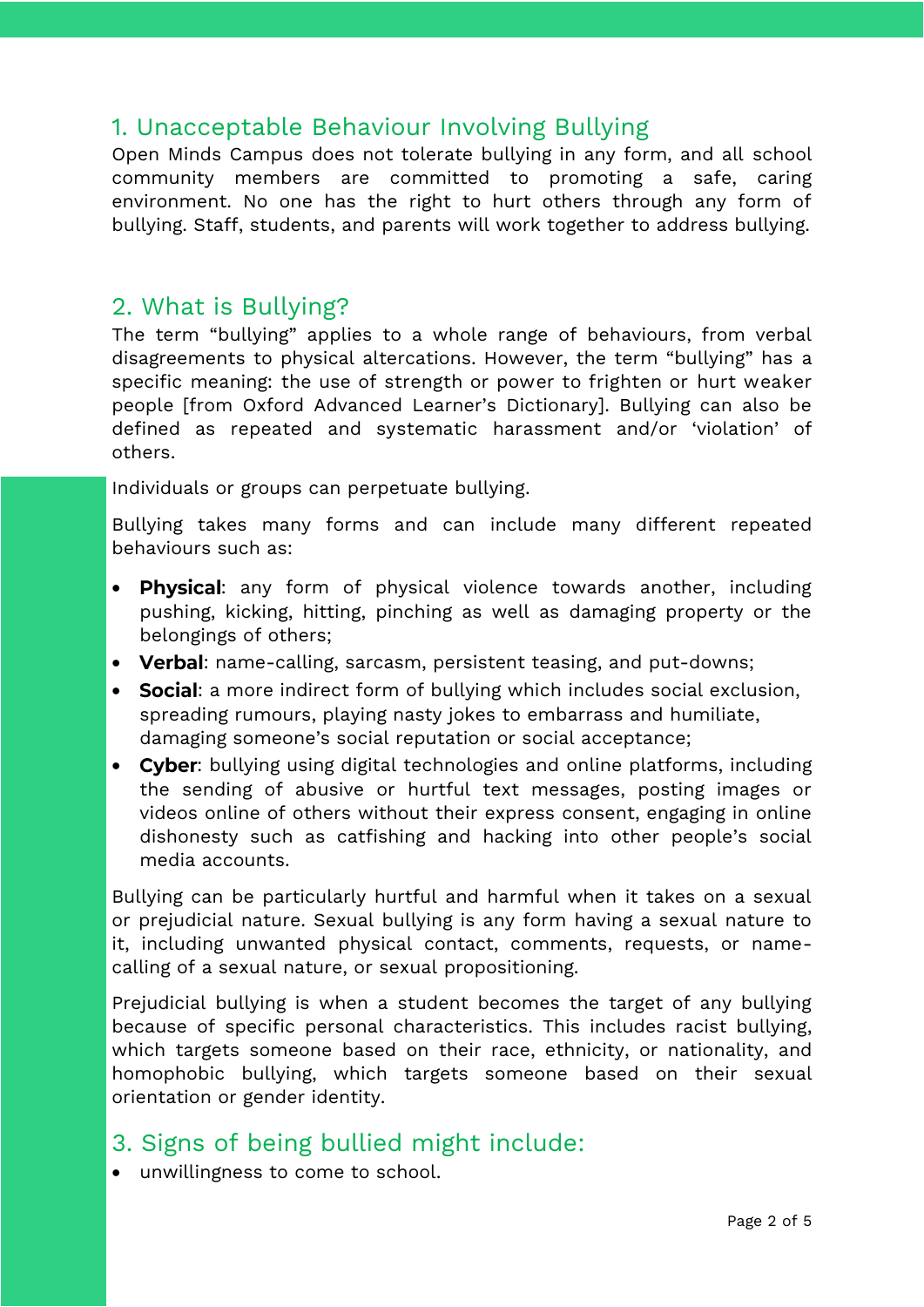- Withdrawn, isolated behaviour.
- Complaining about missing possessions.
- Refusal to talk about problems.
- Being easily distressed.
- Defaced or incomplete schoolwork.

The classic sense of bullying involves a power imbalance that is abused. A typical example of this would be a larger student demanding the lunch money of a smaller student.

The various forms this type of behaviour can take result in differing violations of Open Minds Campus' Policies and Ethos. Apart from that, bullying can constitute several other transgressions, such as the lunch money example constituting theft.

Therefore, it is unnecessary and potentially confusing to prescribe consequences for an act described only as "bullying," as more detail is required to determine the exact nature of the conduct. The Respectful Behaviour Policy document prohibits all forms of conduct that could be perceived as a "bullying" nature.

#### <span id="page-2-0"></span>4. What is **not** bullying?

At Open Minds Campus, particularly in the Primary School context, students learn how to interact with each other and develop their social skills. In these experiences, there are numerous disagreements and points of conflict, even among students who consider themselves friends.

These occurrences often require teacher intervention to help learners resolve their differences appropriately but rarely constitute actual bullying. Our preference at Open Minds Campus is for students, where possible, to work out their disagreements themselves, for example, who gets to go next, etc. But adult supervision is provided to facilitate healthy student interaction.

Teachers also deal with teasing, which is hurtful or malicious, going against our Respectful Behaviour and ethos, but again, this is not considered bullying but rather unkindliness.

Ultimately, the labeling of inappropriate behaviour is less important than the underlying principles which guide our behaviour. At Open Minds Campus, we are sensitive to student conflict and meticulous about our approach in dealing with it.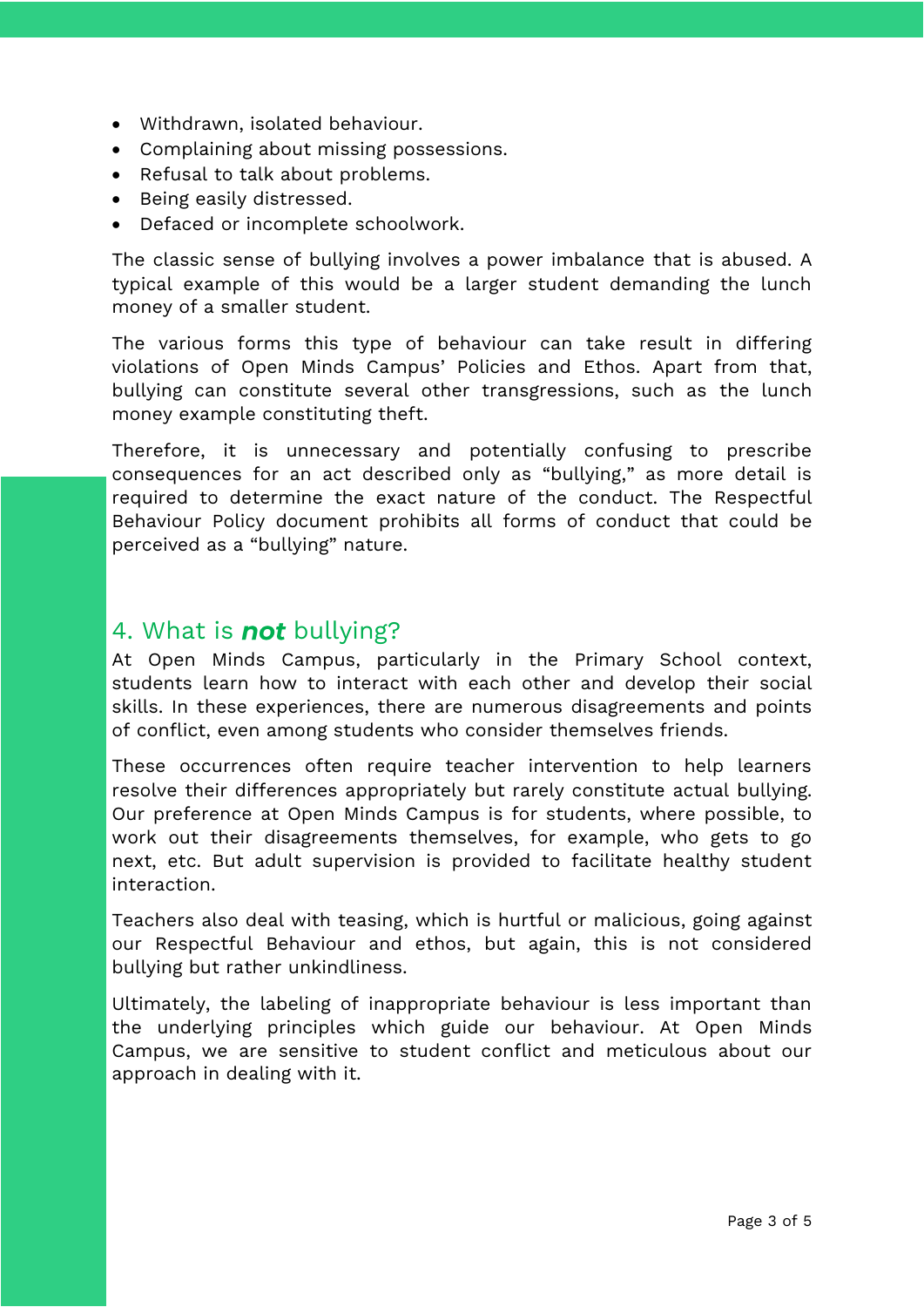# <span id="page-3-0"></span>Responsibility

At Open Minds Campus, we believe it is the responsibility of the whole school community to prevent bullying.

#### <span id="page-3-1"></span>Staff will

- Supervise school activities.
- Communicate and supervise appropriate movement between lessons.
- Inform students of the expected code of behaviour.
- Inform students of class rules and essential agreements.
- Educate students and parents about bullying.
- Be observant of signs of distress or suspected incidents of bullying.
- Investigate all reported incidents.
- Record all reported bullying incidents on an incident report form and give it to the student's class teacher.
- Assist victims of bullying and ensure that they are not placed at further risk.
- Support the 'bystanders' of bullying to encourage a proactive response to bullying.
- Report all suspected incidents of bullying to the class teacher.
- Be role models in word and action.

#### <span id="page-3-2"></span>Students will

- Refuse to be involved in any bullying situation.
- Report any incident or suspected incident of bullying by telling a teacher.
- Reliably recall or record events of a bullying situation on request if they are a bystander.

#### <span id="page-3-3"></span>Parents and guardians will

- Watch for any signs of unhappiness in their child's life.
- Inform the school if there is any suspicion that their child is being bullied.
- Refrain from telling their child to retaliate.
- Seek to address the situation and cooperate with the school if their child has bullied another student.
- Be provided with strategies to assist their children in working through bullying situations.